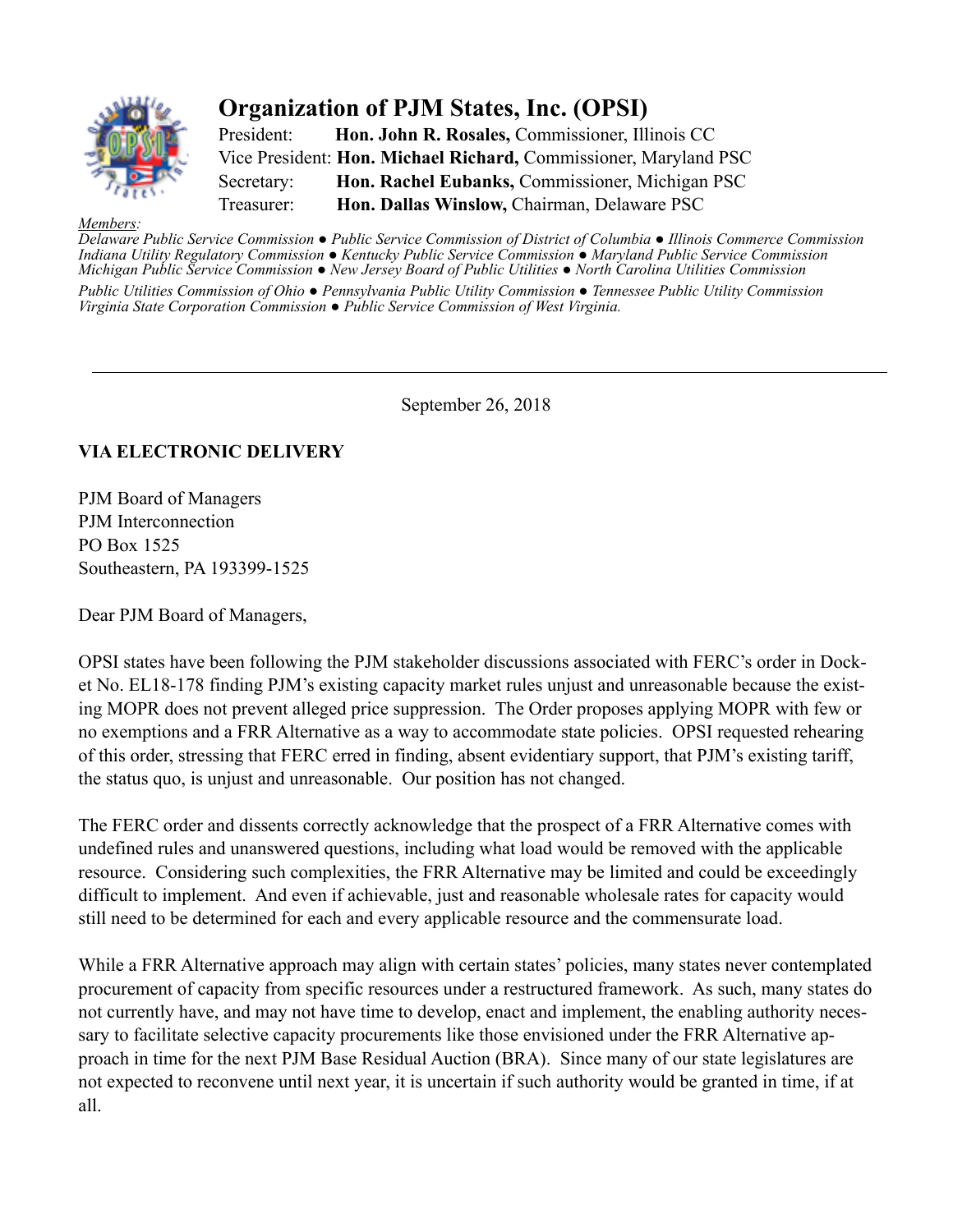## **OPSI Support for a Competitive Carve-out Approach**

OPSI states support promoting market transparency and recognize that resources eligible to meet any one of our states' policies and receive revenues for certain attributes may be capable of providing capacity that helps meet the reliability requirements for our states and the region. As such, we recommend development of a transparent, PJM-operated, competitive carve-out auction approach for capacity, preceding the BRA, allowing resources eligible to meet state policies to submit offers with demand represented by aggregated amounts of load reflecting state policies.<sup>1</sup> Such an approach would address concerns with the FRR Alternative along with any concerns regarding price suppression in the BRA. It could also serve to complement or provide a transition to the FRR Alternative, should that be the preference of any state.

A competitive carve-out auction approach would provide an open, transparent, and just and reasonable method of pricing the capacity from resources eligible to receive revenues outside of PJM's markets. Furthermore, it has potential benefits in lieu of, in conjunction with, and as a transition to the proposed FRR Alternative. We view this approach to be implementable in a timely manner and for the benefit of a majority of OPSI states, and request PJM fully develop this approach in time for potential implementation by the upcoming BRA. OPSI also views this issue of critical importance to our states. PJM's support and assistance in this matter would both enable PJM to accommodate state policy decisions and facilitate OPSI's direct involvement in the stakeholder process.

## **OPSI Support for Traditionally Regulated States**

As indicated above, OPSI states do not believe that the status quo has been demonstrated to be unjust and unreasonable. We understand that PJM concurs with this for traditionally regulated states. PJM has indicated that, subject to certain minimum and maximum capacity restrictions relative to load, it does not intend to consider power plants which self-supply or are vertically integrated with LSEs in traditionally regulated states as receiving actionable subsidies. OPSI states fully support excluding such plants from consideration as receiving actionable subsidies.

We appreciate PJM's attention to this matter and further encourage PJM to continue to apply a similar degree of support for all OPSI states. 2

<sup>&</sup>lt;sup>1</sup> This approach was proposed as an option in the PJM stakeholder process, as outlined in PJM's solution matrix.

<sup>&</sup>lt;sup>2</sup> This letter was approved by the OPSI Board on September 25, 2018 with the support of the following members: Delaware PSC, PSC District of Columbia, Kentucky PSC, Maryland PSC, Michigan PSC, New Jersey BPU, North Carolina UC, Pennsylvania PUC, Tennessee PUC ,Virginia SCC, West Virginia PSC; Abstaining: Illinois CC, Indiana RC and Ohio PUC.